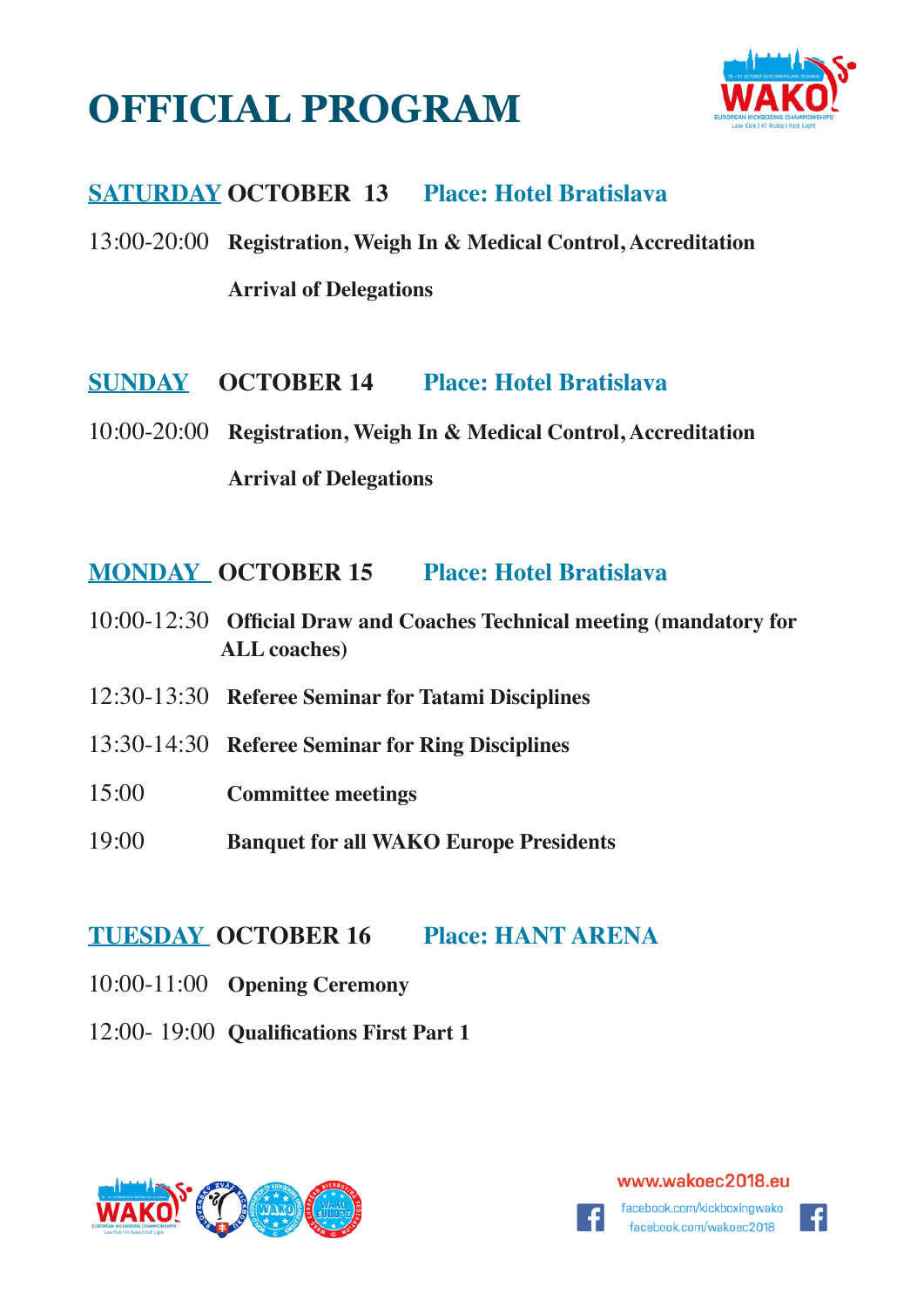### **WEDNESDAY OCTOBER 17**



- 07:00 W**eigh in (ONLY RING SPORTS) Hotels: Bratislava-City, Nivy, Color**
- 10:00- 19:00 **Qualifications Second Part 2**
- 19:30 **WAKO Europe board dinner**

#### **THURSDAY OCTOBER 18**

- 07:00 W**eigh in (ONLY RING SPORTS) Hotels: Bratislava-City, Nivy, Color**
- 10:00- 19:00 **Qualifications Third Part 3**

### **FRIDAY OCTOBER 19**

- 07:00 W**eigh in (ONLY RING SPORTS) Hotels: Bratislava-City, Nivy, Color**
- 10:00- 16:00 **Qualifications Third Part 4, First part FINALS**
- 15:00 **Awarding ceremony**
- 19:00- 22:00 **Gala show (selected final fights in sports hall HANT ARENA)**

#### **SATURDAY OCTOBER 20**

- 07:00 W**eigh in (ONLY RING SPORTS) Hotels: Bratislava-City, Nivy, Color**
- 10:00- 15:00 **Second part FINALS**
- 15:00 **Awarding ceremony**
- 21:00 **SAYONARA PARTY**



www.wakoec2018.eu